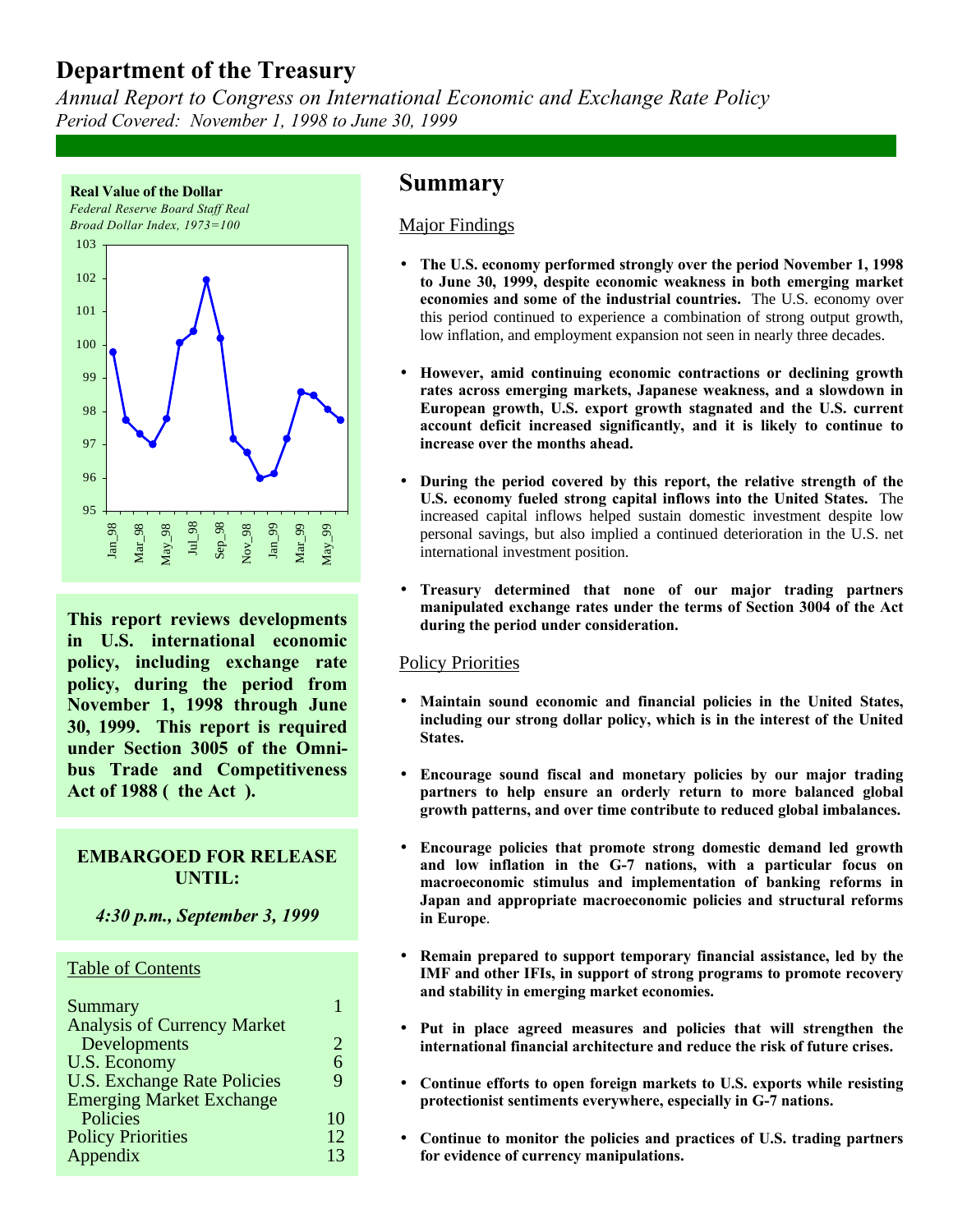*Annual Report to Congress on International Economic and Exchange Rate Policy Period Covered: November 1, 1998 to June 30, 1999 Page 2*

# **Economic Policy and Currency Market Developments in Key Economies**

## United States

Between November 1998 and June 1999, the Federal Reserve Board staff's nominal dollar index indicates that the nominal value of the dollar appreciated roughly 1.8% on a trade-weighted basis. This appreciation, which followed a 4% depreciation between August 1998 and November 1998, likely reflected the relative strength of the U.S. economy compared to key U.S. trading partners. Also, U.S. monetary policy was relaxed with a 75 bps. cut in interest rates in the fall in 1998, but then tightened in June 1999 with a 25 bps. increase. Although during the period of this report the dollar appreciated relative to the yen, the euro, and the pound, overall this was partially offset by a depreciation of the dollar against the Canadian dollar. A rebound in some emerging market currencies, notably those of Mexico and Korea, also helped to temper the overall appreciation of the dollar. Between November 1998 and June 1999, the Federal Reserve staff's real effective dollar exchange rate appreciated by roughly 1%.



## Euroland

On January 1, 1999, the currencies of the eleven countries that compose the European Monetary Union were irrevocably fixed based on the central parities of the European Monetary System and the value of the new common currency, the euro, was set equal to the value of the ECU on December 31, 1998. Euro notes and coins will begin to replace the separate national currencies on January 1, 2002. Between January 1999 and June 1999, the dollar appreciated 12.7% against the euro. The real effective value of the euro depreciated roughly 5% between January 1999 and May 1999. Market participants attribute the decline to weaker Euroland growth compared to the United States. In response to slowing growth in Euroland, the European Central Bank cut the benchmark interest rate, the repo rate, by 50 bps. to 2.5% in March 1999, following a coordinated interest

rate cut by member countries led by the Bundesbank's 30 bps. cut in December 1998. The June *Consensus* forecast anticipates 2.0% growth in the Euroland countries in 1999, compared to 2.7% growth in 1998. European countries need to pursue appropriate macroeconomic policies and structural reforms to promote strong domestic demand led growth.



## United Kingdom

During the period covered by this report, the dollar appreciated 4.1% against the pound in response to slowing growth and falling interest rates in the United Kingdom, although both currencies appreciated against the euro. First quarter 1999 real GDP in the United Kingdom was flat following a small 0.3% increase in the final quarter of 1998. In response to the slowing domestic economy, the Bank of England initiated a series of interest rate cuts on October 8, 1998 that has so far resulted in total cuts of 200 bps. Interest rates in the UK remain roughly 250 bps. higher than interest rates in Euroland.



### Japan

After a sharp rise in the value of the yen against the dollar in the fall of 1998, between November 1998 and January 1999, the yen appreciated a further 5.8% from 120.3¥/\$ to 113.3¥/\$. In February 1999 the trend reversed and the dollar began to appreciate against the yen following additional monetary easing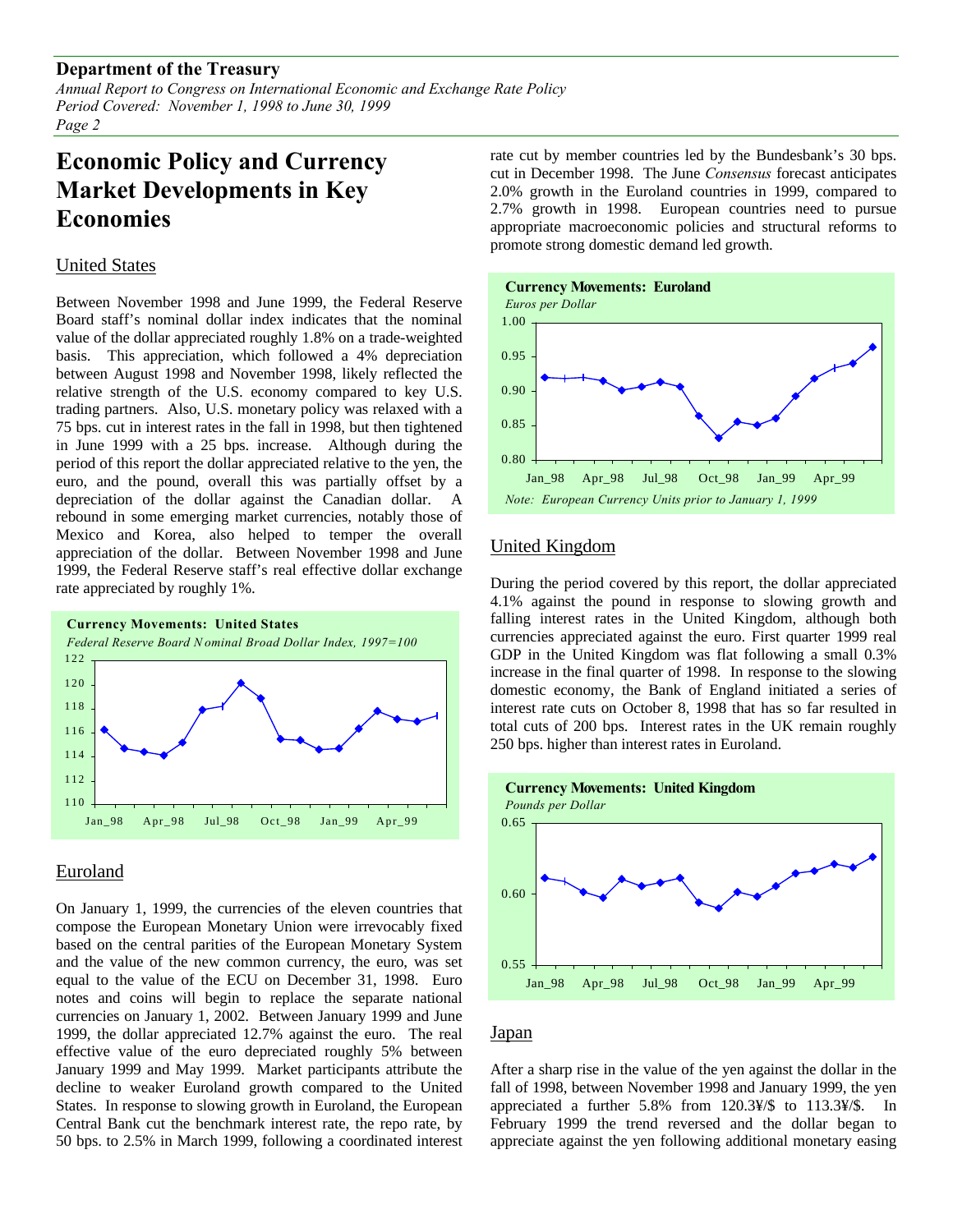*Annual Report to Congress on International Economic and Exchange Rate Policy Period Covered: November 1, 1998 to June 30, 1999 Page 3*

by the Bank of Japan, which acted on February 12, 1999 to push overnight interest rates to near-zero levels. Upward pressure on the yen emerged in June 1999 when it was announced that Japan's economy recorded an annualized 7.9% growth rate in the  $1<sup>st</sup>$  quarter of 1999, following five consecutive quarters of negative real GDP growth. This rise in output largely reflected the impact of fiscal stimulus measures enacted in 1998, although growth was recorded in all components of domestic demand. In the days following the release of the GDP data on June 10, 1999, the Japanese monetary authorities intervened in the currency markets – purchasing substantial amounts of dollars and euros – to prevent an appreciation of the yen. Neither U.S. nor European monetary authorities participated in the Japanese intervention, although the European Central Bank acted as the Bank of Japan's agent in the European markets. Despite the strong 1<sup>st</sup> quarter GDP numbers, private demand remains weak, making it critically important that Japan maintain macroeconomic stimulus until sustainable, domestic demand led growth is restored. Furthermore, although Japan has taken important steps in addressing its banking sector problems, more aggressive steps to accelerate the permanent disposal of bad assets are needed.



## Canada

During the period covered by this report, the dollar depreciated by 4.6% against the Canadian dollar. Market participants attributed the rise in the Canadian dollar largely to two factors. First, growth prospects for Canada improved. Second, commodity prices stopped falling at the end of 1998, and with some such as oil prices, rising. Because Canada exports a significant amount of commodities, an improved outlook for commodity prices boosts the demand for Canadian dollars.



### Brazil

Brazil came under acute financial pressure in the second half of 1998 as markets focused on its fixed (sliding band) exchange rate and wide fiscal deficit. In November 1998, Brazil reached agreement with the IMF on an economic program with fiscal adjustment at its core, which the international community agreed to support with a \$41.5 billion package: \$18 billion from the IMF, \$9 billion from the IDB and World Bank, a \$13.28 billion from a BIS lending facility for Brazil, most of which was guaranteed by a number of countries, including the United States, and a parallel \$1.25 billion lending facility from the Bank of Japan.

Following the agreement with the IMF and announcement of international support, Brazil's financial situation improved, and the pace of foreign reserve loss slowed significantly. However, investor confidence deteriorated in December, and reserve outflows accelerated again. Doubts about the capacity to implement fiscal adjustment intensified in January 1999, in part due to actions by some Brazilian states. By mid-January, net international reserves had fallen to \$30 billion, compared to \$70 billion only 6 months earlier, and the Brazilian authorities first decided to devalue the *real* and, later, they allowed it to float.

Within two months of the decision to float the *real,* it depreciated 44%, to a low of 2.15R/\$ on March 3, 1999. In March, Brazil named a new team at the central bank, reached agreement with the IMF on a revised program, passed key fiscal measures, and secured the commitment of major foreign creditor banks to maintain their short-term exposure to Brazil. Those developments, plus evidence that domestic inflation pressures remained relatively subdued, helped to restore confidence. Capital outflows began to reverse and the real appreciated significantly. At the end of June, the *real* was 1.75R/\$, 31% depreciated from its pre-devaluation level but up 23% from its low point of early March. The IMF projects that GDP will contract by about 1% this year, with about 8% consumer price inflation, a significantly more favorable outcome than anticipated earlier.

Unlike the crisis in some Asian countries, Brazil's economic crisis resulted primarily from public sector rather than private sector imbalances. Brazil's large fiscal deficits amounted to 7% and 8% of GDP in 1997 and 1998, respectively. Financial sector and corporate governance problems were not major contributors to the economic crisis, and therefore did not figure prominently in Brazil's IMF program.

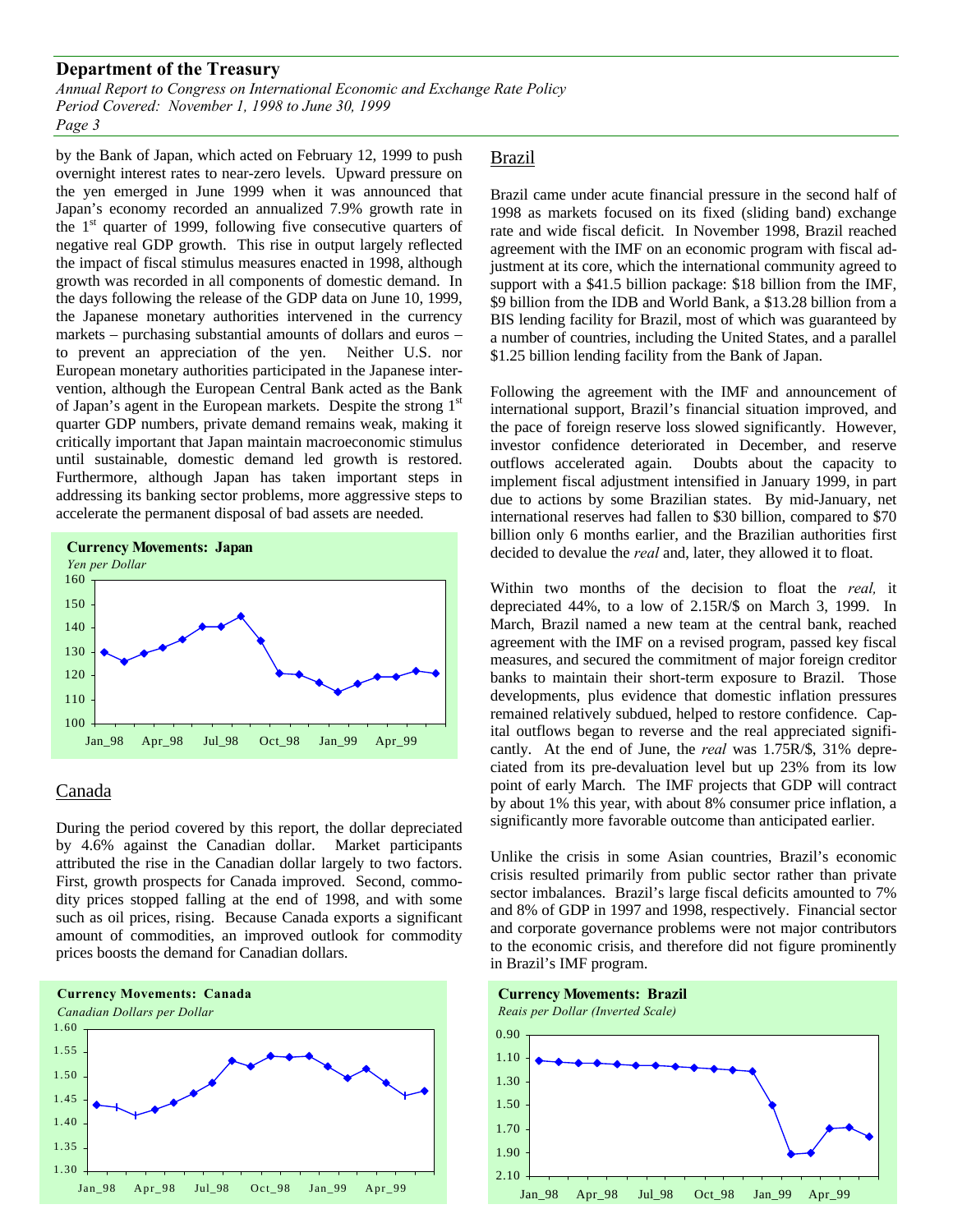*Annual Report to Congress on International Economic and Exchange Rate Policy Period Covered: November 1, 1998 to June 30, 1999 Page 4*

### Other Latin American Countries

In the second half of 1998, global investors focused on potential policy vulnerabilities in Latin American countries, which, along with emerging market financial strains in general, led to tighter credit conditions. Political uncertainty also contributed to the economic slowdowns in some countries.

- **Mexico.** Last fall, economic growth in Mexico slowed in response to a sharp hike in domestic interest rates to contain inflation pressures stemming from peso depreciation. The situation was further aggravated by low oil prices, which led the government to make fiscal cuts in order to meet its fiscal deficit targets. But strong economic momentum from the first half of 1998 and the strong economy in the United States helped Mexico to achieve a 4.8% growth rate for 1998 despite the slowdown – a higher growth rate than any of the other major economies in Latin America. By June 1999, the value of the peso had appreciated by 6.1% from January 1999, supported by an improved economic outlook, thanks in part to calmer global markets and a rise in world oil prices.
- **Venezuela.** During the period of this report, Venezuela experienced widening fiscal deficits (due in part to low oil prices) and political uncertainties (associated with the election of President Hugo Chavez in December 1998), as well as the effects of global financial turbulence. It responded to the resulting financial pressures by sharply raising domestic interest rates last fall. The high interest rates and low oil prices – oil accounts for about 70% of Venezuelan exports – contributed to recession and a rise in unemployment this year. Although economic activity showed few signs of recovery in the first half of 1999, the easing of global financial pressures and the sharp rebound in oil prices in the past few months have helped interest rates to fall back to previous levels and improved the fiscal outlook.
- **Argentina.** Argentina was also affected by global financial turbulence, which restricted its access to international capital markets, by low commodity prices, and by a weakening of exports to Brazil, a key trading partner. Those factors contributed to a sharp economic slowdown, from 4.2% growth in 1998 to an anticipated 1.5% contraction expected by the IMF and the Argentine government for 1999, before recovery in 2000. During this period Argentina remained committed to its currency board arrangement. The Argentine government announced that it would consider full dollarization of its economy.
- **Ecuador.** Ecuador was the Latin American country in most dire economic circumstance in the first half of 1999, largely due to low oil prices, the El Nino weather

phenomenon, and reduced access to international capital markets. These conditions were aggravated by serious solvency problems in much of the banking sector, its high levels of foreign and domestic debt, chronic fiscal deficits, and questions about the ability of the government to deliver a strong policy response. In February, Ecuador allowed its currency, the sucre, to float. Following a sharp depreciation, the sucre temporarily rebounded, supported by a freeze on bank deposits. Ecuador is at present discussing a stand-by arrangement with the IMF.

• **Colombia.** The Pastrana administration (elected in May 1999) responded to oil price and global capital market shocks and to the widening fiscal deficits it inherited by raising interest rates and enacting fiscal cuts. As the economy slowed, the levels of nonperforming loans in the banking system rose. Slow progress in the peace talks with leftist guerillas added to the concerns of foreign investors, and pressure on the exchange rate led Colombia to devalue its currency in June 1999. Looking forward, Colombia's main economic challenges include resuming economic growth and restoring the health of the banking system. Columbia is currently discussing a program that could receive the IMF's financial support.

## **Real GDP Growth: Selected Latin American Countries**

| % change over a year ago |        |        |           |           |
|--------------------------|--------|--------|-----------|-----------|
|                          | Mexico | Brazil | Venezuela | Argentina |
| Q1_98                    | 6.4    | 1.2    | 9.7       | 6.4       |
| 02 98                    | 5.6    | 1.4    | 1.7       | 6.7       |
| $Q3_98$                  | 4.8    | $-0.2$ | $-4.5$    | 3.3       |
| 04 98                    | 2.6    | $-1.9$ | $-8.2$    | $-0.6$    |
| 99                       | 1.9    | $-0.8$ |           | $-3.0$    |

*Source: Haver Database*

## **Currency Values: Selected Latin American Countries**

| Domestic currency units per Dollar |        |                   |         |
|------------------------------------|--------|-------------------|---------|
|                                    | Nov98  | Jun <sub>99</sub> | Change  |
| Mexico (Pesos/\$)                  | 997    | 9.51              | $-4.6%$ |
| Venezuela (Bolivares/\$)           | 569.1  | 602.6             | 5.9%    |
| Ecuador (Sucres/\$))               | 6449.4 | 10854.1           | 68.3%   |
| Colombia (Pesos/\$)                | 1562.2 | 1695.4            | 8.5%    |



*Domestic Currency Units per Dollar, Jan. 1998=100 (Inverted Scale)*

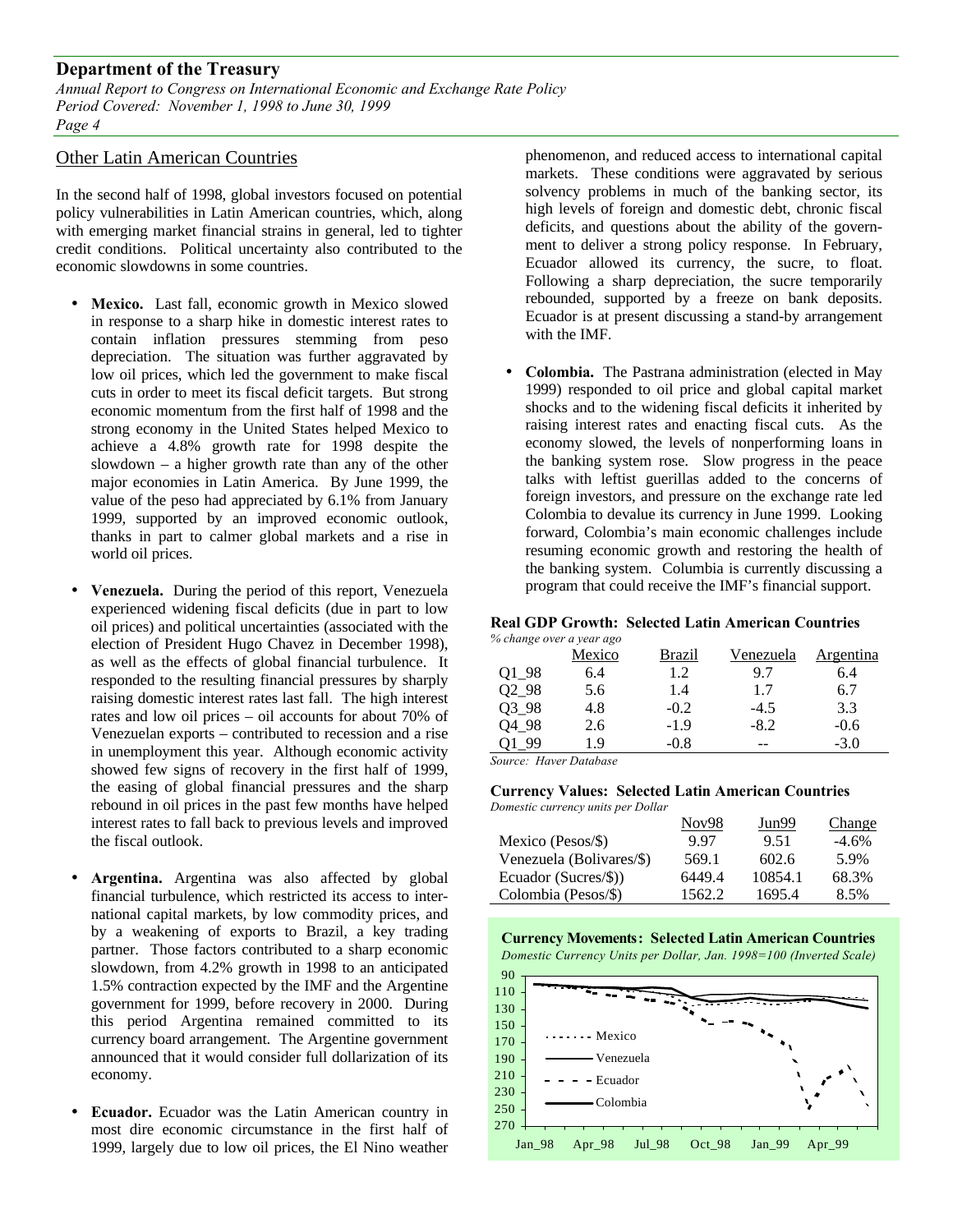*Annual Report to Congress on International Economic and Exchange Rate Policy Period Covered: November 1, 1998 to June 30, 1999 Page 5*

### Emerging Asia

The economic and financial situation in Asia improved markedly during the period covered by this report. Continued progress in implementing economic reforms aided in bolstering investor confidence while stimulative macroeconomic policies made possible by recovering confidence throughout the region also helped to restore growth in the countries most affected by the crisis.

- The stabilization of exchange rates and falling inflation in the region enabled central banks to continue to lower interest rates during the reporting period. Interest rates fell most dramatically in Indonesia, declining from 56% in October 1998 to 19% in June 1999.
- Growth bounced back most strongly in Korea, and the *Consensus* forecast now predicts a 5.1% rise in real GDP in 1999 after a 5.8% contraction last year. Malaysia, the Philippines, and Thailand are also expected to return to positive growth this year, while growth in Singapore is forecast to strengthen significantly. Growth in China is forecast by the government to slow from 7.8% in 1998 to 7.0% in 1999, while growth in Taiwan is expected to hold steady at 4.8% in 1999. Based on June 1999 *Consensus* forecasts, only Hong Kong and Indonesia are expected to remain in recession during 1999, although the contraction in both economies is predicted to be far smaller than in 1998.
- Most countries in Asia are expected to record smaller current account surpluses in 1999, compared to 1998, as imports have begun to rebound from their extraordinarily weak levels of last year. Stronger regional growth, continued robust growth in the United States, and an upturn in electronics demand are also contributing to an improved outlook for exports.

Exchange rates in the region have stabilized, and both the Korean won and Indonesian rupiah have strengthened substantially. Equity markets in Asia rose sharply as a result of the improved economic and financial outlook. Nevertheless, there is little room for complacency in the region given the extent of bank and corporate restructuring and other challenges that remain to be tackled.

- Although there has been significant progress in bank recapitalization and restructuring, this is a complex and difficult challenge that will take considerable time to resolve. The process of corporate restructuring and restoring health to corporate balance sheets is only now beginning in these countries.
- The external environment also presents some potential risks to recovery. Stronger domestic growth in Japan

and Europe would help provide support for exports for the region, as well as further strengthen commodity prices.

China faces significant challenges in maintaining economic growth and pushing forward key structural reforms. The government has substantially increased public investment and has relaxed monetary policy, but growth is slowing and deflationary pressures seem to be spreading. The Government of China has made reform of its troubled financial sector a priority, but efforts are still at an early stage. Concerns about contributing to rising unemployment has kept reform of China's state owned enterprises on a cautious path.





#### **Currency Movements: NIEs**

*Domestic currency units per dollar, Jan. 1997 = 100*

*Logarithmic scale, inverted scale*

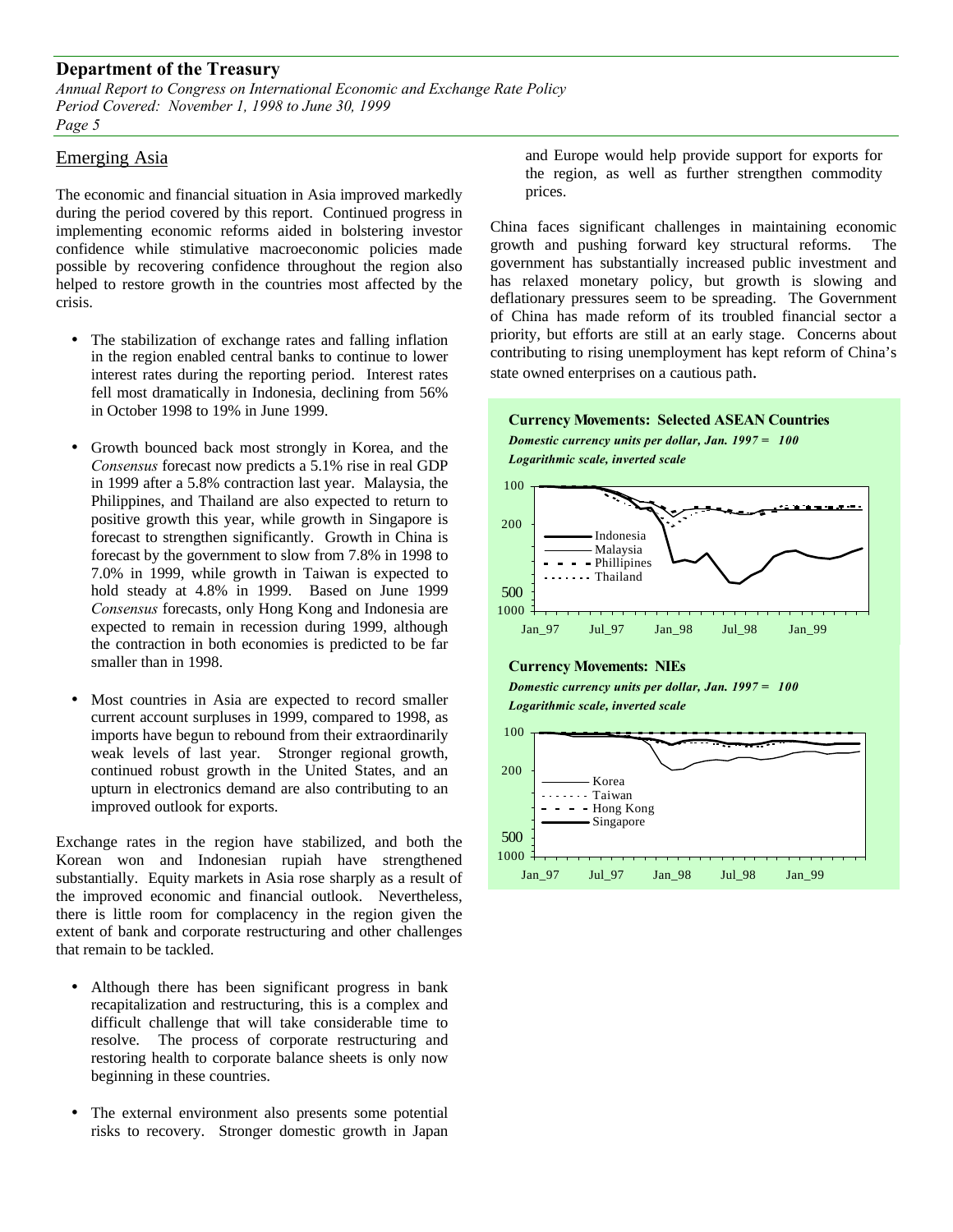*Annual Report to Congress on International Economic and Exchange Rate Policy Period Covered: November 1, 1998 to June 30, 1999 Page 6*

# **U.S. Economy**

## Overview of the U.S. Economy

**With a combination of strong growth and low inflation, the U.S. economic expansion continued during the period covered by this report (November 1, 1998 to June 30, 1999).** U.S. GDP expanded 6.0%, 4.3%, and 2.3% in the  $4<sup>th</sup>$  quarter of 1998 and the  $1<sup>st</sup>$  and  $2<sup>nd</sup>$  quarters of 1999, respectively, compared to 3.9% growth for 1998 as a whole. The consistent growth in real U.S. output contributed to a fall in the unemployment rate from 4.5% in October 1998 to 4.3% in June 1999. CPI inflation (year over year) remained low but increased slightly, edging up from 1.5% in October 1998 to 2.1% in May 1999. The strength of consumer spending as a driving force in the economy was illustrated by the steady decline of the recorded personal savings rate from  $-0.2\%$  in October 1998 to  $-1.0\%$  in June 1999, although national savings has risen as a result of the government budget surplus (see chart on page 8).

**External events continued to have a significant impact on the U.S. economy.** Strong domestic growth and economic weakness abroad contributed to a widening goods and services deficit, which in turn eased some domestic demand pressures.

## IMF Article IV Consultation

**The conduct of economic policy by the U.S. Administration and the Federal Reserve was praised by the IMF staff in the conclusion of the IMF staff's 1999 consultation with the United States on June 17, 1999 (in accordance with Article IV of the IMF's Articles of Agreement).** The IMF staff said that "[t]he U.S. authorities are to be highly commended for their sound fiscal and monetary policies, which have contributed significantly to what is now approaching the longest economic expansion in U.S. history."

The IMF staff noted that the United States is the principal engine of global growth during the recent period of global financial turbulence and that "U.S. monetary policy played a key role in stabilizing international financial markets." The staff also noted that "[o]ver the past year and a half, the appreciation of the U.S. dollar has shifted demand abroad, helping to avert overheating in the United States and mitigating the adverse effects of the global economic turbulence." The IMF staff, however, cautioned that the orderly return of more balanced global demand growth patterns would be a policy challenge for both the United States and its trading partners. Consistent with a broad effort by the United States to enhance the transparency of the IMF, the United States is part of a pilot program recently established by the IMF's Executive Board to allow countries to release the staff reports on their Article IV reviews. The staff report is expected to be publicly released in August 1999.

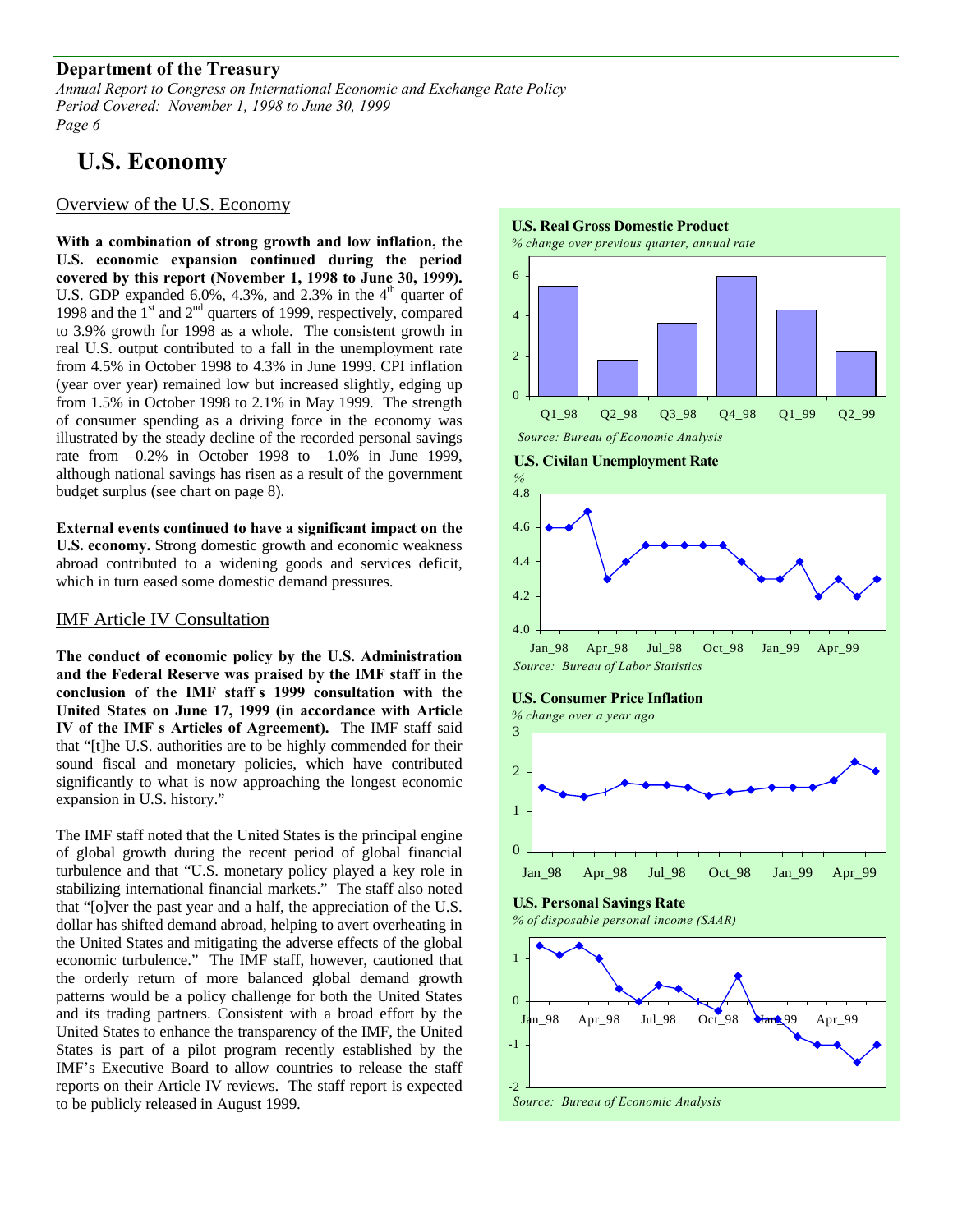*Annual Report to Congress on International Economic and Exchange Rate Policy Period Covered: November 1, 1998 to June 30, 1999 Page 7*

#### Trade Flows

**The strength of the U.S. economy, combined with weakness abroad, generated significant expansions of both the trade and current account deficits during the period covered by this report, despite a surge of exports in the 4th quarter of 1999.** The current account deficit rose from \$254 billion SAAR (seasonally adjusted annual rate) in the  $3<sup>rd</sup>$  quarter of 1998 to \$274 billion SAAR in the  $1<sup>st</sup>$  quarter of 1999. During this same period, the goods and services trade deficit increased from \$183 billion SAAR to \$215 billion SAAR, while the April-May 1999 deficit was \$239 billion SAAR. The current account deficit reached \$221 billion, 2.6% of GDP, in 1998, a record in absolute terms but, as a percentage of GDP, significantly less than the 3.5% of GDP deficit recorded in 1987.

• **The primary factor underlying the sharp rise in the current account deficit in 1998 was the overall fall in U.S. exports.** Goods exports to emerging Asia fell \$20.6 billion, while exports to Japan fell \$7.6 billion.

Nominal U.S. exports actually fell 0.5% in 1998, the first yearover-year drop in exports since 1985, compared to the 10.4% growth experienced in 1998. This was attributable to severe economic weakness abroad, particularly in Asia, that decreased the foreign demand for U.S. goods and services. In contrast, strong economic growth in the United States generated sustained growth in nominal imports, although the 5.3% growth in



#### **U.S. Trade in Goods and Services**

| \$ Billion (Balance of Payments Basis) |                       |                           |                |        |  |  |
|----------------------------------------|-----------------------|---------------------------|----------------|--------|--|--|
|                                        | <b>Exports</b>        |                           | <b>Imports</b> |        |  |  |
|                                        | Level                 | Change                    | Level          | Change |  |  |
| 1993                                   | 641.8                 | 4.2%                      | 711.7          | 9.0%   |  |  |
| 1994                                   | 702.1                 | 9.4%                      | 800.5          | 12.5%  |  |  |
| 1995                                   | 793.5                 | 13.0%                     | 891.0          | 11.3%  |  |  |
| 1996                                   | 849.8                 | 7.1%                      | 954.1          | 7.1%   |  |  |
| 1997                                   | 938.5                 | 10.4%                     | 1.043.3        | 9.3%   |  |  |
| 1998                                   | 933.9                 | $-0.5\%$                  | 1,098.2        | 5.3%   |  |  |
| $\sim$<br>n.                           | $\sim$ $\blacksquare$ | $\mathbf{r}$ $\mathbf{r}$ | $c_{1}$ $\sim$ |        |  |  |

*Source: Bureau of Economic Analysis, Bureau of the Census*

#### **U.S. Bilateral Merchandise Trade Balances** *\$ Billion, nsa*

| <i>» виноп, п</i> за |        |        |         |         |        |
|----------------------|--------|--------|---------|---------|--------|
|                      | Mexico | Canada | Japan   | China   | EU     |
| Q4 97                | $-2.9$ | $-3.9$ | $-15.4$ | $-13.1$ | $-5.6$ |
| O1 98                | $-2.7$ | $-3.0$ | $-15.3$ | $-11.5$ | $-2.1$ |
| 0298                 | $-4.5$ | $-3.3$ | $-15.6$ | $-13.6$ | $-7.0$ |
| 03 98                | $-4.4$ | $-5.3$ | $-15.5$ | $-17.3$ | $-8.6$ |
| Q4_98                | $-4.2$ | $-5.1$ | $-17.6$ | $-14.5$ | $-9.7$ |
| Q1 99                | $-6.0$ | $-6.9$ | $-16.4$ | $-13.6$ | $-5.8$ |

*Note: Non-seasonally adjusted (nsa) bilateral trade data can be volatile from quarter to quarter.*

*Source: Bureau of Economic Analysis, Bureau of the Census*

nominal imports in 1998 was well below the 1997 growth rate of 9.3%. While the growth in nominal imports was muted by falling import prices and an appreciating dollar, the 1998 growth in real imports of 10.6% (national income product accounts (NIPA) basis) was also less then the 1997 rate of 13.9% (NIPA basis).

The rise in the overall U.S. goods and services deficit was reflected in rising bilateral merchandise trade deficits with U.S. trading partners, particularly those in Asia and Europe. The trade deficit with Japan of \$64 billion in 1998, compared to \$56.1 billion in 1997, was the largest U.S. bilateral trade deficit. The second largest bilateral deficit was the \$56.9 billion 1998 deficit with China, up from \$49.7 billion in 1997. Other sizeable bilateral deficits were recorded with the European Union (\$27.3 billion in 1998, up from \$16.8 billion in 1997), Canada (\$16.7 billion in 1998, up from \$16.4 billion in 1997), and Mexico (\$15.9 billion in 1998, up from \$14.5 billion in 1997).

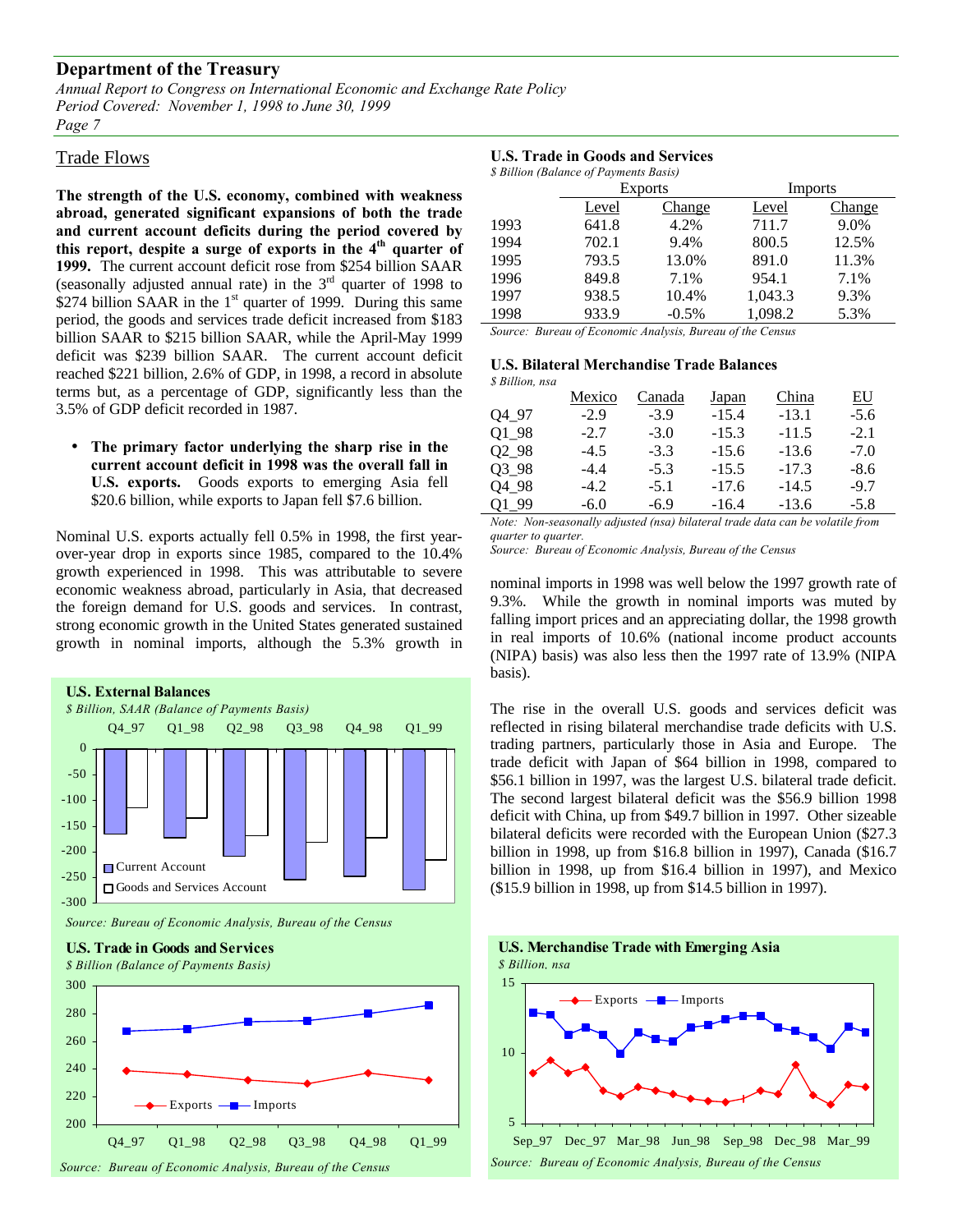*Annual Report to Congress on International Economic and Exchange Rate Policy Period Covered: November 1, 1998 to June 30, 1999 Page 8*

#### Capital Flows

**Capital inflows remained strong during the period covered by this report, supporting high levels of business investment in the United States.** Capital inflows help maintain lower interest rates than would likely be possible otherwise. Increased capital flows and trade deficits, however, increase the potential vulnerability to changes in global financial markets' perceptions of investment opportunities in the United States.

**As global demand patterns revert towards historical trends, the United States will likely experience a moderation in the pace of capital inflows and a related adjustment in the current account.** It is important that sound domestic policies be in place in both the United States and our major trading partners to help prevent a disruptive adjustment. In this light, policies in our major trading partners that encourage domestic growth and investment and policies in the United States that support national savings are important to contain the rise in imbalances and facilitate their eventual reduction.

**The stock of U.S. assets owned by foreigners is increasing.** The value of foreign investment in the United States already exceeds the value of U.S. investments in other countries. The U.S. net international investment position (NIIP) at year end 1998 was negative \$1,239 billion with direct investment valued at the current cost of replacing plant, equipment and other tangible assets, compared to negative \$968 billion at year end 1997. With direct investment valued at the current stock market value of owner's equity, the U.S. NIIP at year end 1998 and 1997 was negative \$1,538 billion and negative \$1,066 billion, respectively. The larger increase on this basis primarily reflects the continued large increases in U.S. equity prices. A growing negative U.S. NIIP implies that a larger amount of the return generated by assets in the United States will be payable to

#### **Capital Flows into the United States**

*\$ Billion, sa, details might not equal totals due to rounding*

|                                                | O <sub>4</sub> 97 | $Q1_98$ | $Q2_98$ | $Q3_98$ | Q4 98 | $Q1_99$ |
|------------------------------------------------|-------------------|---------|---------|---------|-------|---------|
|                                                | 113               | 38      | 44      | 33      | 102   | 80      |
|                                                | 44                | 98      | 60      | $-14$   | $-31$ | 78      |
|                                                | $-57$             | $-21$   | -47     | $-5$    | $-55$ | 8       |
|                                                | 101               | 119     | 107     | -9      | 50    | 70      |
|                                                | $-26$             | 11      | $-11$   | $-46$   | 24    | 9       |
|                                                | 127               | 108     | 118     | 38      | 27    | 62      |
|                                                | 66                | $-50$   | 6       | 44      | 15    | 21      |
|                                                | $-25$             | $-1$    | $-28$   | $-33$   | 37    | 35      |
|                                                | 91                | $-49$   | 34      | 77      | $-22$ | $-15$   |
|                                                | 3                 | $-10$   | $-22$   | 3       | 90    | $-19$   |
|                                                | $-30$             | $-37$   | $-43$   | $-22$   | $-31$ | $-38$   |
| Foreign Direct Investment in the United States | 34                | 27      | 21      | 25      | 121   | 19      |

*Source: Bureau of Economic Analysis*

\* Net private claims on foreigners by nonbanks plus net private U.S. purchases of foreign securities.

\*\* Net purchases of U.S. Treasury securities, net nonbank liabilities to foreigners, net purchases of govt. non-Treasury securities, and net U.S. currency flows.

foreigners in the future. It is vital that current high level of business investment is employed productively to support both future repayments to foreigner investors and increased standards of living in the United States.



## **U.S. National Savings and Investment**

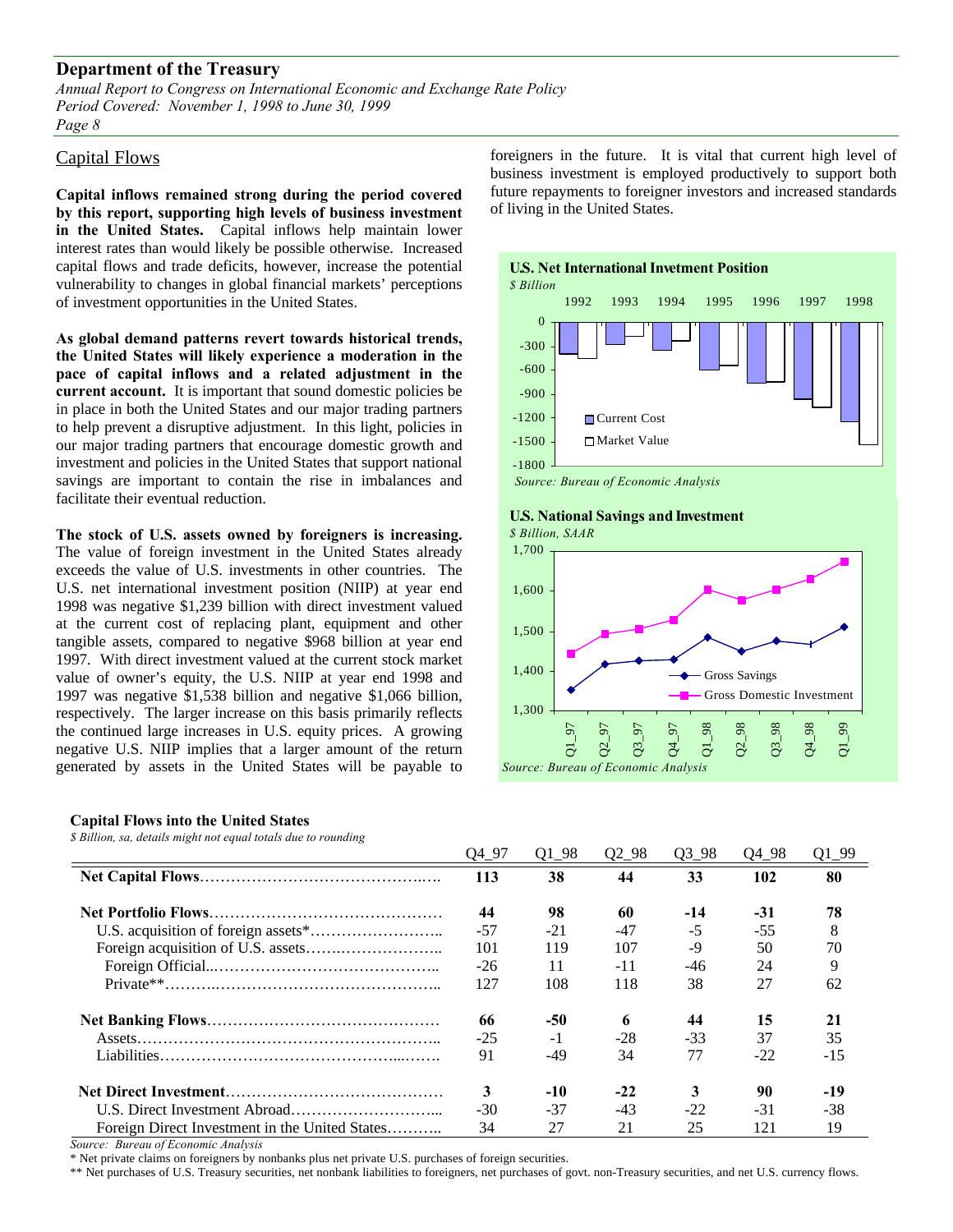*Annual Report to Congress on International Economic and Exchange Rate Policy Period Covered: November 1, 1998 to June 30, 1999 Page 9*

# **U.S. Exchange Rate Policies**

## G-7 Statements on Exchange Rate Policies

During the reporting period, November 1, 1998 to June 30, 1999, G-7 Finance Ministers and Central Bank Governors reaffirmed their standing commitment to reduce imbalances and cooperate closely in the exchange rate markets.

- **February 20, 1999**. "In view of the increasing integration of the world economy and financial system we have a special responsibility with regard to improving the conditions for a proper functioning of the international financial and monetary system and, in particular, enhancing sound fundamentals necessary for exchange rate stability. To this end, we will maintain strong cooperation to promote stability of the international monetary system and to promote exchange rates among major currencies that are in line with fundamentals. We discussed developments in our exchange and financial markets since our last meeting. We reaffirmed our view on the importance of pursuing policies to help avoid excess volatility and significant misalignments of exchange rates of major currencies. We will continue to monitor developments in exchange markets and cooperate as appropriate."
- **April 26, 1999.** "We reaffirmed our view on the importance of pursuing policies to promote sound economic fundamentals and more balanced growth among key economies and thereby help avoid excess volatility and significant misalignments of exchange rates of major economies. We will continue to monitor developments in exchange markets and cooperate as appropriate."

## Statement by Secretary Summers

Secretary Summers reaffirmed the principles of U.S exchange rate policies:

• **July 26, 1999.** "As I have said many times, a strong dollar is very much in the interest of the U.S. That has been our policy, it will continue to be our policy. It is a policy that has served the U.S. well in promoting confidence, in reducing inflation, in reducing capital costs for American firms, in promoting capacity-creating investment."

## Currency Intervention

U.S. monetary authorities did not engage in any intervention for their own account during the period covered by this report.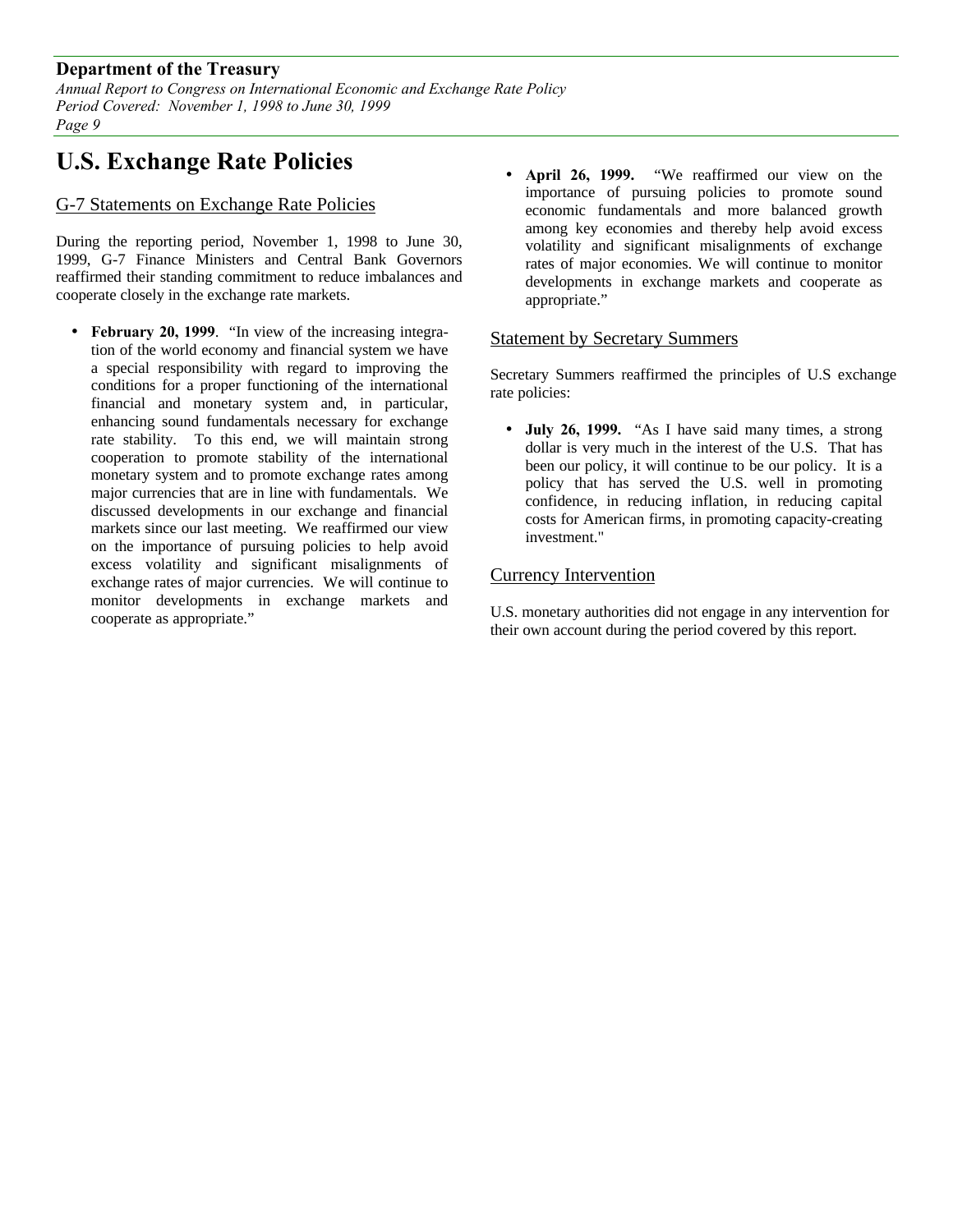*Annual Report to Congress on International Economic and Exchange Rate Policy Period Covered: November 1, 1998 to June 30, 1999 Page 10*

# **Emerging Market Exchange Rate Regimes**

## Elements of Manipulation

Section 3004 of the Omnibus Trade and Competitiveness Act of 1988 requires the Treasury to analyze annually the exchange rate policies of foreign countries, in consultation with the IMF, and to consider whether countries manipulate the rate of exchange between their currency and the dollar for purposes of preventing effective balance of payments adjustments or gaining unfair comparative advantage in international trade. The Secretary of the Treasury is required to undertake negotiations with those manipulating countries that have material global current account surpluses and significant bilateral trade surpluses with the United States, unless there would be a serious detrimental impact on vital national economic and security interests.

• **Treasury undertook a broad review of the performance of major trading partners of the United Stated and concluded that none of them has manipulated their exchange rate under the terms of Section 3004 during the period examined.** While several countries in Asia developed large external surpluses in the wake of the regional financial crisis, these surpluses were a consequence of the collapse of domestic demand and investor confidence, not the result of currency manipulation.

In evaluating evidence of currency manipulation, Treasury looks at the following five factors:

- **External Balances.** Persistent global current account surpluses are fundamentally a reflection of an excess of national savings over national investment, but in some cases may also reflect efforts to maintain an exchange rate level that would prevent external adjustment.
- **Exchange Restrictions and Capital Controls.** Restrictive exchange regimes and capital controls can be a concern, particularly where the restrictions are designed to maintain an consistently undervalued exchange rate.
- **Exchange Rate Movements.** Large depreciations of exchange rates, if induced artificially rather than by market forces responding to fundamentals, could suggest an attempt to gain a comparative advantage in trade. Manipulation could also be reflected in the absence of a significant appreciation of the exchange rate when justified by fundamentals. Equilibrium real exchange rates, however, are determined by a number of factors and are therefore difficult to define.
- **Movements in Reserves**. Significant and persistent accumulation of foreign exchange reserves could be a source of concern if it reflects efforts to maintain an excessively competitive exchange rate.
- Macroeconomic Trends. When analyzing these economies, Treasury looks at the macroeconomic policy stance and other conditions that are important determinants of exchange rates.

## Country Assessments

As the law requires, economies were closely examined as potential exchange rate manipulators if they had significant global current account surpluses and bilateral surpluses with the United States and maintained a fixed or actively managed exchange rate system during the period of this report. The following countries met these criteria.

- **Singapore.** Singapore's current account surplus is estimated to have increased to 19.6% of GDP in 1998 from 15.4% in 1997, due largely to a drop in imports as GDP growth slowed to 1.5% in 1998, the lowest growth rate in more than a decade. The June *Consensus* forecast predicts a recovery in growth to 2.5% this year and, consequently, the current account surplus is projected to decrease to 18% of GDP in 1999 as domestic imports recover. Since November 1998, the Singaporean dollar has depreciated 5% against the U.S. dollar and 1% in real-effective terms. The relatively small decline in the Singaporean dollar appears to reflect the relaxation of monetary policy and the relative weakness of the economy. Singapore's reserves have increased by less than 2% during the period covered by this report.
- **China.** During the reporting period, China continued to fix the renminbi to the dollar at 8.28 RMB/\$. The real effective exchange rate was stable but has depreciated roughly 9% since December 1997 as regional exchange rates appreciated since the peak of the crisis. In 1998, China's current account surplus fell slightly to \$29 billion (3% of GDP, compared to 3.2% in 1997) and is expected to be significantly smaller in 1999 as China's trade surplus declines. For the first five months of 1999 the trade surplus fell 62 percent to \$7.1 billion compared to the same period in 1998, as exports dropped 5 percent due to weak demand in Asia. Also, official imports surged 15 percent, partially in response to a crackdown on smuggling which reportedly resulted in greater accuracy in the recording of imports. The government tightened foreign exchange controls in September 1998 in an effort to reduce smuggling and capital flight. In June 1999, the PRC restricted RMB transactions outside of China's borders in a further effort to maintain strict control of the exchange rate. Despite these restrictions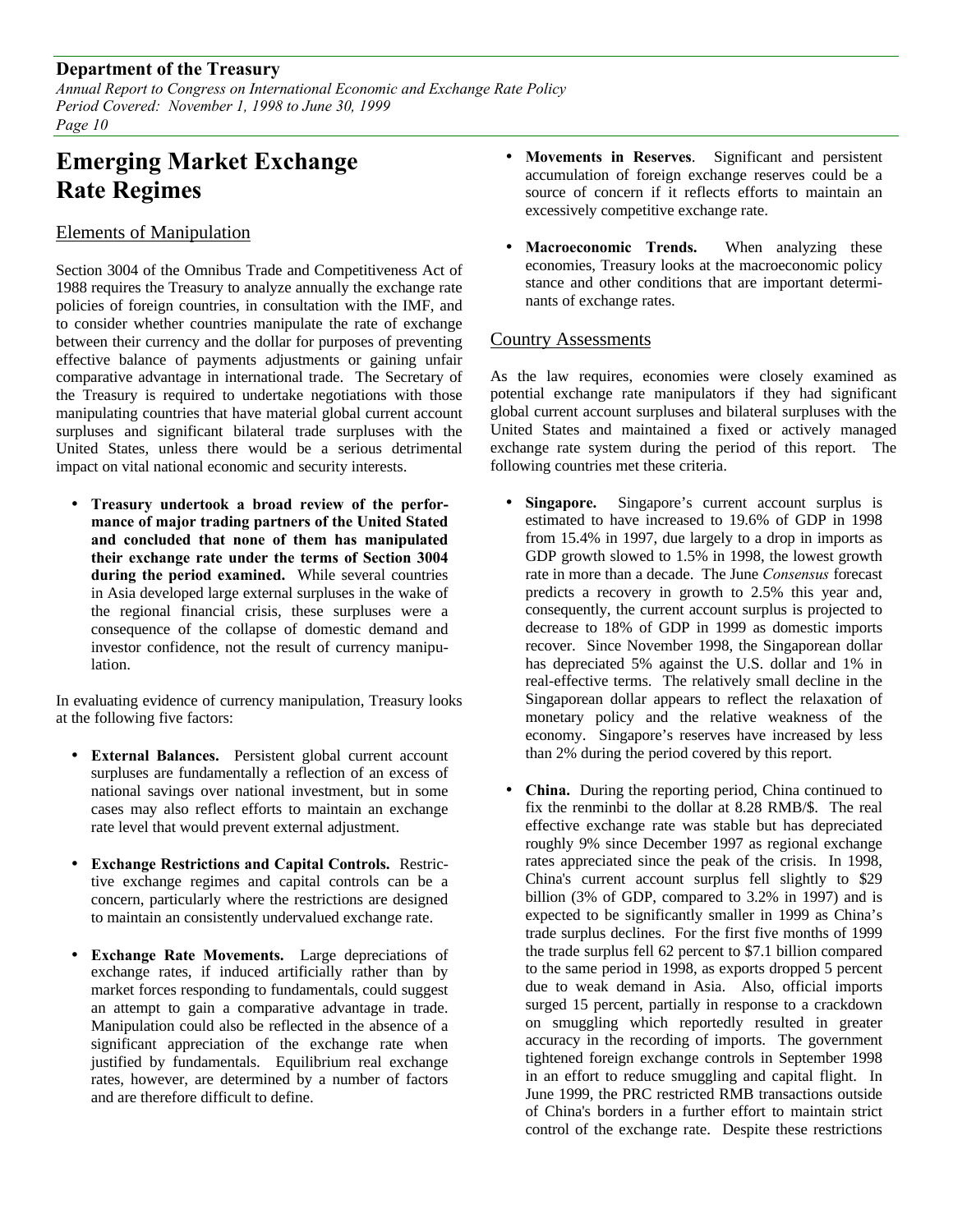*Annual Report to Congress on International Economic and Exchange Rate Policy Period Covered: November 1, 1998 to June 30, 1999 Page 11*

reserves grew only \$6 billion in 1998 and grew less than \$2 billion during the first five months of 1999.

- **Malaysia.** The Malaysian economy suffered its worst recession in more than a decade last year, with GDP contracting by 7.5%. The government is currently projecting 1% growth for this year. The current account swung from a deficit of 5% of GDP in 1997 to a surplus of 13% of GDP in 1998 as import demand contracted sharply, but is forecast to decrease to a surplus of 11% of GDP in 1999 as the economy begins to recover. Malaysia's exports have benefited recently from the depreciated value of the ringgit, which was pegged at RM3.8/\$1 in September 1998. Although this rate was 10% higher than the market rate at the time the exchange rate was pegged, most other regional currencies have appreciated since then. The real effective value of the ringgit remains 26% weaker than its pre-crisis level. Between October 31, 1998 and May 31, 1999, Malaysia's reserves increased by \$6.3 billion, or 27%, to \$30 billion. The government has relaxed the scope of the capital controls imposed last fall, but has not provided any indication as to when they will be abolished.
- **Taiwan.** During the period covered by this report, the New Taiwan Dollar (NTD) has moved little against the U.S. dollar, but has appreciated by roughly 9% on a real effective basis (due to deflation in China and Hong Kong). Since January 1998, Taiwan's central bank has intervened at times in an effort to maintain the currency in a narrow range around 32.5NTD/\$. Taiwan weathered the Asian crisis fairly well, with 4.8% growth in real GDP in 1998, and the government projects growth of 5.1% this year. Taiwan's current account balance in 1998 declined to a surplus of \$3.7 billion (1.4% of GDP), compared to \$7.7 billion in 1997. Foreign exchange reserves increased by \$11.1 billion, or 13%, over the reporting period, reaching \$97.7 billion in June 1999.
- **Korea.** The won appreciated by 14% against the dollar between November 1998 and June 1999. The contraction in domestic demand in 1998, combined with a substantially depreciated won (compared to pre-crisis levels) led to a sharp increase in the current account surplus in 1998 (\$40.5 billion, or more than 13% of GDP). After declining by 5.8% in 1998, the Korean economy is recovering with GDP expected to grow by 4- 5% this year. The strengthening of the won and recovering import demand are resulting in a considerably smaller current account surplus this year. During the first four months of 1999 the current account surplus has fallen nearly 40% compared to the same period in 1998; over the same time period Korea's bilateral trade surplus with the U.S. has fallen by about 31%. Korea's useable

reserve position improved substantially during 1998, reaching approximately \$55 billion at the end of the year compared to \$9.1 billion at the end of 1997. Korea has continued to accumulate foreign exchange reserves, as a result of its current account surplus and capital inflows, with reserves totaling about \$60 billion at the end of June 1999.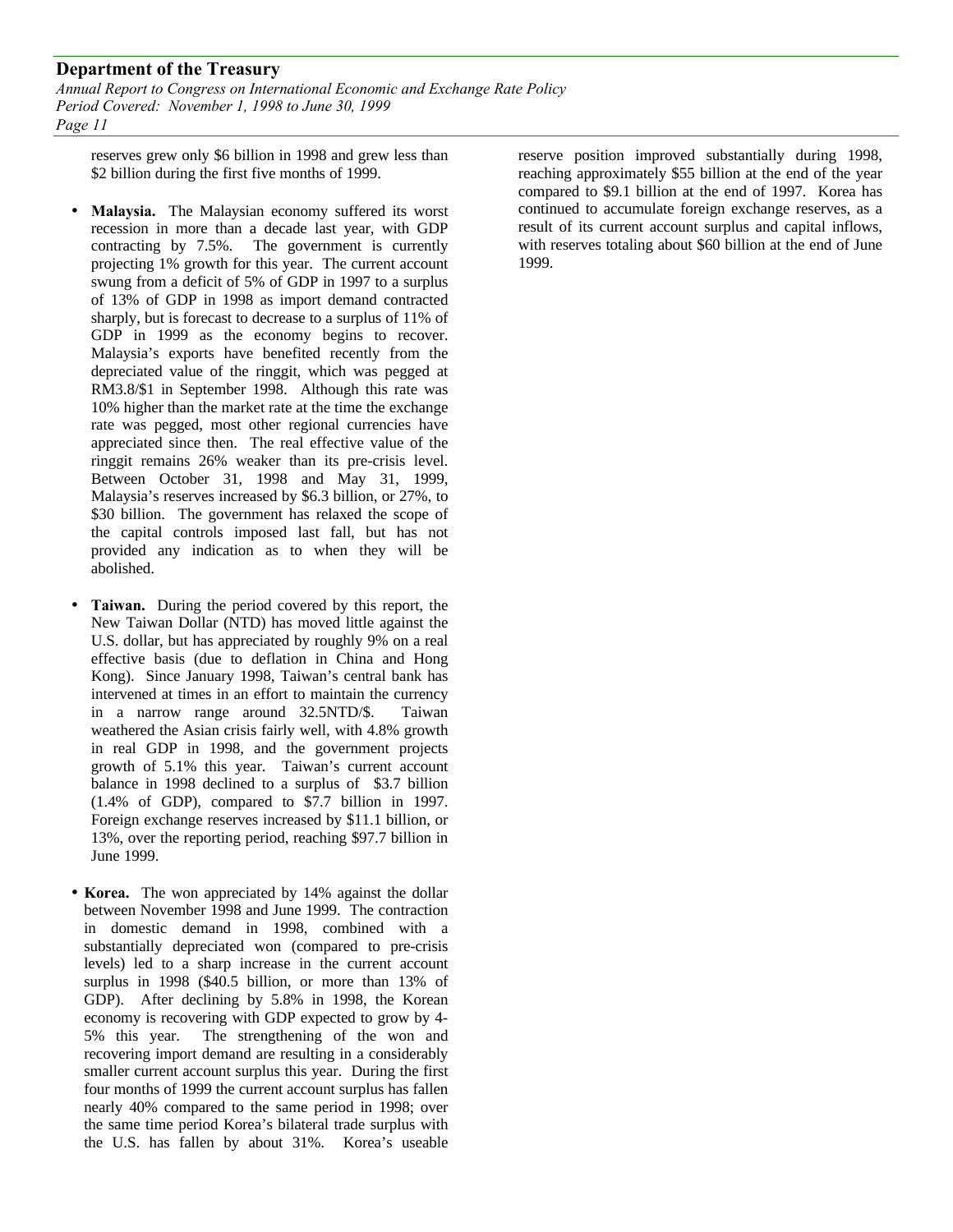*Annual Report to Congress on International Economic and Exchange Rate Policy Period Covered: November 1, 1998 to June 30, 1999 Page 12*

# **Policy Priorities**

The most important policies in responding to the present challenges include the following objectives:

- **Maintain sound economic and financial policies in the United States, including our strong dollar policy, which is in the interest of the United States.**
- **Maintain sound domestic policies to offset the impact of the rising current account deficit.** An adjustment of the U.S. external imbalance would be eased by policies designed to raise the level of national savings. Maintaining a budget surplus is essential to this goal.
- **Policies that promote sustained, domestic demand led growth in our major industrial trading partners.** It is important that the Japanese authorities follow through on their recent efforts to restore economic growth in Japan and that European countries pursue strong growth policies, including structural reforms.
- **Providing financial assistance for strong economic programs, anchored with IMF support, designed to promote recovery and stability in emerging market economies.**
- **Put in place agreed measures and policies to strengthen the international financial architecture and reduce the risk of future crises.** G-7 leaders have endorsed steps to help prevent financial crises and better respond to them when they occur. These measures are designed to strengthen the international financial institutions, enhance transparency, strengthen regulation in lending countries, equip emerging market economies to deal better with risk**,** share responsibility for resolving crises with the private sector, and protect the vulnerable in society, particularly in the face of crises.
- **Continue efforts to open foreign markets to U.S. exports while resisting protectionist sentiment.**
- **Treasury will continue monitoring the markets for evidence of currency manipulation.**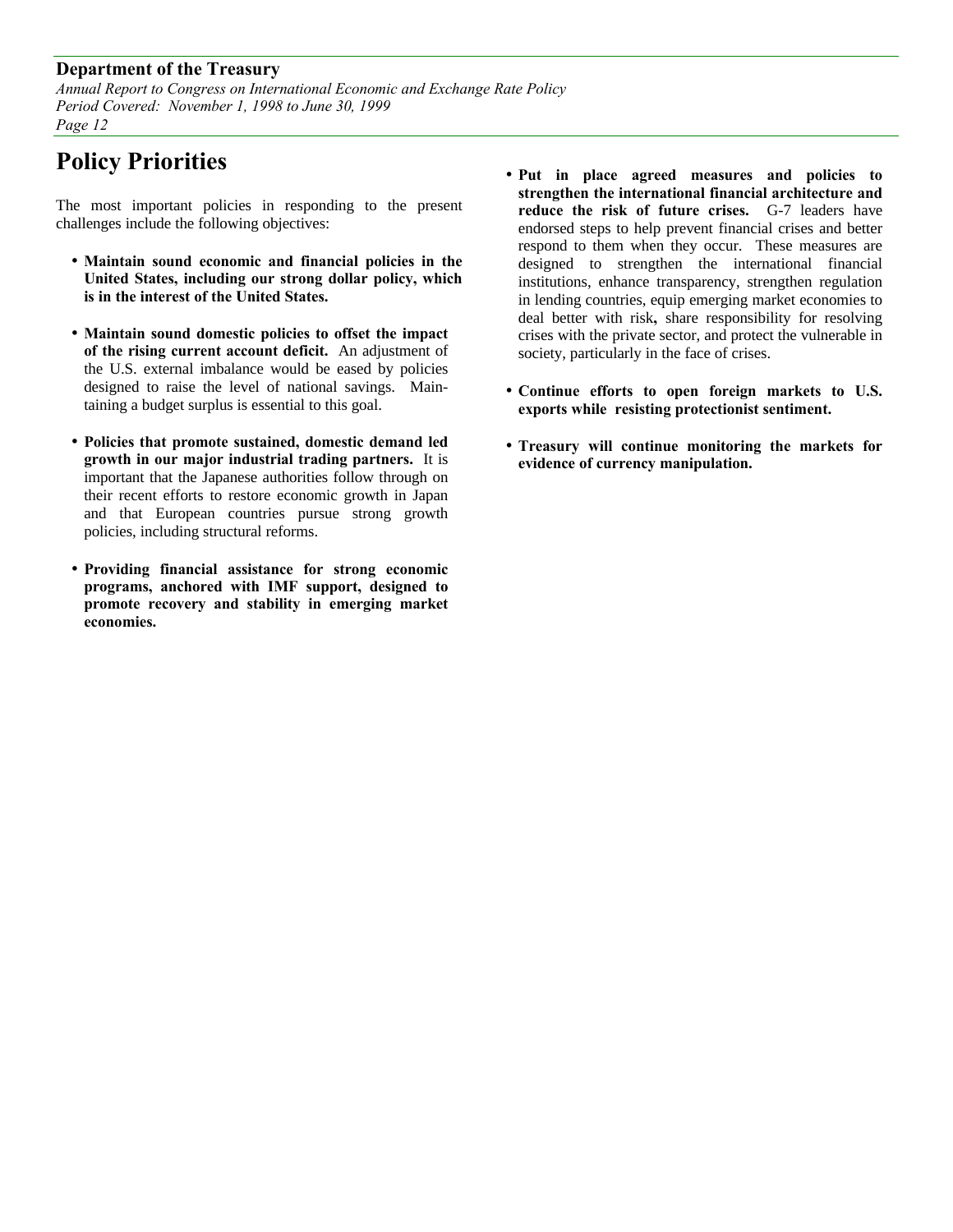*Annual Report to Congress on International Economic and Exchange Rate Policy Period Covered: November 1, 1998 to June 30, 1999 Page 13*

# **Appendix**

# OMNIBUS TRADE AND COMPETITIVENESS ACT OF 1988 (H.R. 3)

#### SEC. 3004. INTERNATIONAL NEGOTIATIONS ON EXCHANGE RATE AND ECONOMIC POLICIES.

(a) Multilateral Negotiations.-The President shall seek to confer and negotiate with other countries-

- (1) to achieve-
	- (A) better coordination of macroeconomic policies of the major industrialized nations; and
	- (B) more appropriate and sustainable levels of trade and current account balances, and exchange rates of the dollar and other currencies consistent with such balances; and
- (2) to develop a program for improving existing mechanisms for coordination and improving the functioning of the exchange rate system to provide for long-term exchange rate stability consistent with more appropriate and sustainable current account balances.

(b) Bilateral Negotiations.-The Secretary of the Treasury shall analyze on an annual basis the exchange rate policies of foreign countries, in consultation with the International Monetary Fund, and consider whether countries manipulate the rate of exchange between their currency and the United States dollar for purposes of preventing effective balance of payments adjustments or gaining unfair competitive advantage in international trade. If the Secretary considers that such manipulation is occurring with respect to countries that (1) have material global current account surpluses; and (2) have significant bilateral trade surpluses with the United States, the Secretary of the Treasury shall take action to initiate negotiations with such foreign countries on an expedited basis, in the International Monetary Fund or bilaterally, for the purpose of ensuring that such countries regularly and promptly adjust the rate of exchange between their currencies and the United States dollar to permit effective balance of payments adjustments and to eliminate the unfair advantage. The Secretary shall not be required to initiate negotiations in cases where such negotiations would have a serious detrimental impact on vital national economic and security interests; in such cases, the Secretary shall inform the chairman and the ranking minority member of the Committee on Banking, Housing, and Urban Affairs of the Senate and of the Committee on Banking, Finance and Urban Affairs of Representatives of his determination.

#### SEC.3005. REPORTING REQUIREMENTS.

(a) Reports Required.-In furtherance of the purpose of this title, the Secretary, after consultation with the Chairman of the Board, shall submit to the Committee on Banking, Finance and Urban Affairs of the House of Representatives and the Committee on Banking, Housing, and Urban Affairs of the Senate, on or before October 15 each year, a written report on international economic policy, including exchange rate policy. The Secretary shall provide a written update of developments six months after the initial report. In addition, the Secretary shall appear, if requested, before both committees to provide testimony on these reports.

(b) Contents of Report.-Each report submitted under subsection (a) shall contain-

- (1) an analysis of currency market developments and the relationship between the United States dollar and the currencies of our major trade competitors;
- (2) an evaluation of the factors in the United States and other economies that underline conditions in the currency markets, including developments in bilateral trade and capital flows;
- (3) a description of currency intervention or other actions undertaken to adjust the actual exchange rate of the dollar;
- (4) an assessment of the impact of the exchange rate of the United States dollar on
	- (A) the ability of the United States to maintain a more appropriate and sustainable balance in its current account and merchandise trade account;
	- (B) production, employment, and noninflationary growth in the United States;
	- (C) the international competitive performance of United States industries and the external indebtedness of the United States;
- (5) recommendations for any changes necessary in United States economic policy to attain a more appropriate and sustainable balance in the current account;
- (6) the results of negotiations conducted pursuant to section 3004;
- (7) key issues in United States policies arising from the most recent consultation requested by the International Monetary Fund under article IV of the Fund's Articles of Agreement; and